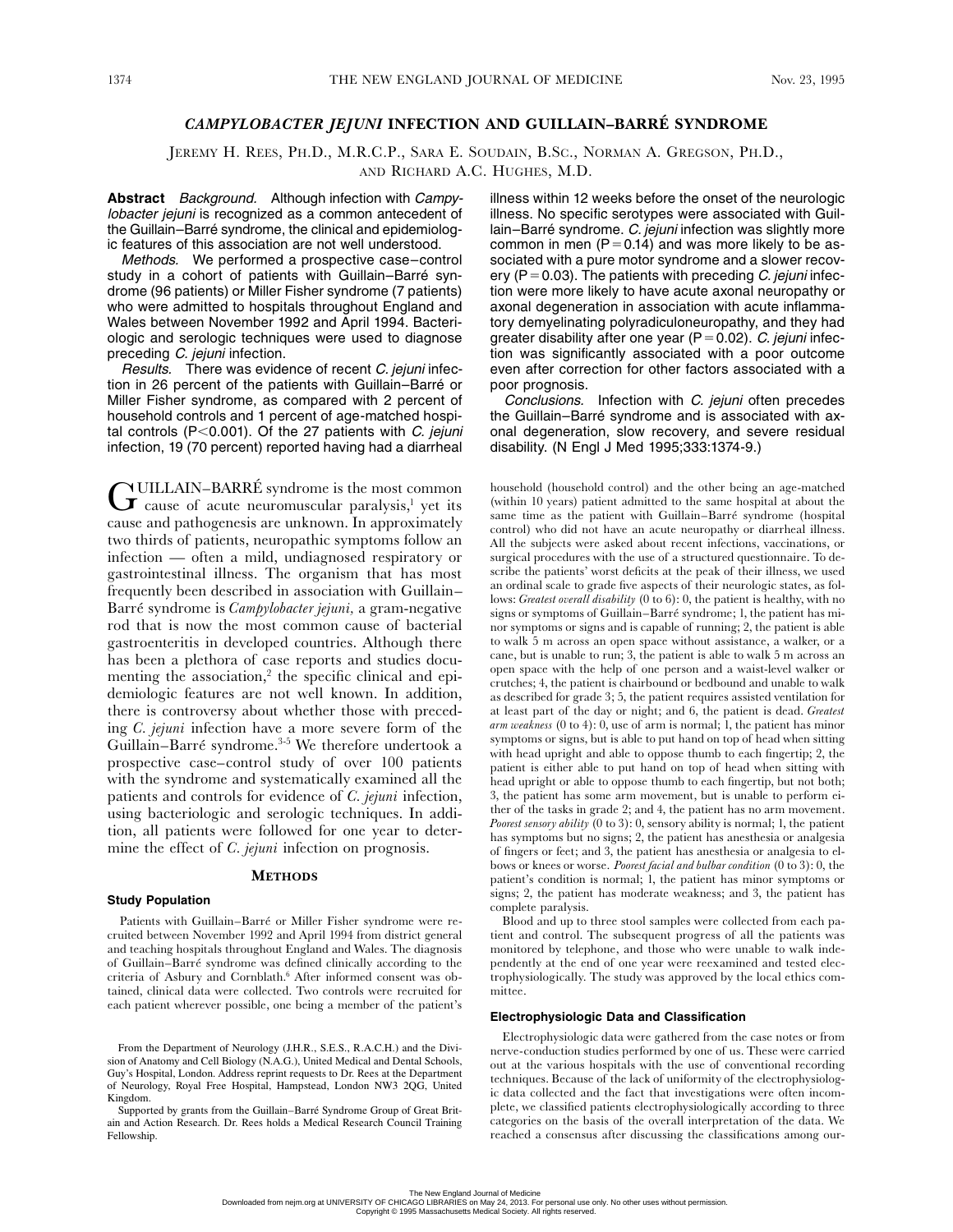selves and with two experienced neurophysiologists. Patients were classified as having acute inflammatory demyelinating polyradiculoneuropathy when there was evidence that conduction was slowed or blocked proximally or distally, according to the criteria of Albers et al.7 The presence of axonal degeneration in association with acute inflammatory demyelinating polyradiculoneuropathy was inferred when there was either additional electromyographic evidence of denervation (fibrillations or positive sharp waves) or subsequent clinical evidence of persistent muscle wasting that could not be accounted for by disuse alone. Patients were classified as having either acute motor axonal neuropathy or acute motor and sensory axonal neuropathy if there was electromyographic evidence of axonal degeneration together with a reduction of more than 50 percent of the lower limit of the amplitudes of compound muscle action potentials or sensory nerve action potentials of the laboratory concerned in the presence of normal motor conduction velocities, distal motor latencies, and minimum F-wave latencies. Miller Fisher syndrome was diagnosed in patients who presented with the triad of ataxia, ophthalmoplegia, and areflexia in the absence of clinically important limb weakness.8 Patients who were not studied electrophysiologically or for whom insufficient evidence was available to determine whether demyelination or axonal degeneration was present were considered electrophysiologically unclassifiable, even if the clinical and cerebrospinal fluid findings were consistent with the presence of Guillain– Barré syndrome.

### **Microbiologic Investigations**

Stool samples were cultured by the transfer of specimens onto selective campylobacter medium (CCDA, Oxoid) with a swab and wire loop. Before being plated, samples were also incubated in Preston enrichment medium for 24 to 48 hours at 37°C to encourage the growth of campylobacters present in numbers too low to be detected by direct inoculation. Specimens were also diluted in nutrient broth No. 2 (Oxoid), centrifuged, and filtered through 65-*m*m filters (Millipore), and the filtrate was spun for five minutes. The sediment was then plated onto Columbia sheep's blood agar plates (Oxoid) and incubated for 24 to 48 hours at 37°C. This filtration method was used to detect campylobacter organisms that may have been sensitive to the antibiotics contained in the CCDA medium. All plates were incubated at 37°C for up to 72 hours and examined daily. Cultures were checked initially with Gram's stain, and the identity of *C. jejuni* colonies was confirmed through tests for oxidase and for the ability to hydrolyze sodium hippurate. All positive cultures were then serotyped according to the Penner system by Dr. Robert Owen at the National Collection for Tissue Cultures, Colindale, United Kingdom.

#### **Serologic Studies**

Serum samples were screened for IgG, IgA, and IgM antibodies against *C. jejuni* by an enzyme-linked immunosorbent assay (ELISA) as described elsewhere,<sup>9</sup> at dilutions of 1:200 and 1:2000. The assay was performed on serum samples from 103 patients, 74 hospital controls, and 75 household controls. All samples had been coded and were assayed blindly in triplicate wells. Reproducibility was monitored with a set of positive and negative control serum samples, and each assay contained both patient and control samples to control for the effects of day-to-day variation. Optical-density values were considered high when they were greater than the mean  $+2$  SD for the hospital-control group for each serum dilution.

### **Criteria for** *C. jejuni* **Positivity**

Subjects were considered *C. jejuni*–positive if they had one of the following: a positive stool culture for *C. jejuni,* high optical densities for two or three antibody classes at serum dilutions of both 1:200 and 1:2000 with a negative stool culture, and high optical densities for IgA or IgG at dilutions of 1:200 and 1:2000 and a definite history of a diarrheal illness within the previous 12 weeks but negative stool cultures for *C. jejuni.*

High optical densities for IgM antibodies to *C. jejuni* were found in patients with both salmonella and shigella enteritis, and therefore their presence alone was not regarded as specific for *C. jejuni* infection. Similarly, patients with elevated levels of a single IgG or IgA

antibody class but without a history of recent diarrheal illness were also excluded in order to minimize the number of false positive results.

### **Statistical Methods**

Differences in proportions were tested by a chi-square test with Yates' correction or Fisher's exact test. Differences in outcome at one year were compared with the use of the chi-square test for trend. All other comparisons between groups were made with either Student's unpaired t-test, if the data variables were normally distributed, or the Mann–Whitney U test if they were not. Logistic-regression models were used to compare the odds ratios for poor prognostic factors. Two-tailed P values have been used throughout.

### **RESULTS**

# **Study Population**

We recruited 109 patients with Guillain–Barré syndrome or Miller Fisher syndrome. Six patients were subsequently excluded: three with a relapsing and remitting course in whom chronic inflammatory demyelinating polyradiculoneuropathy was diagnosed, one in whom acute transverse myelitis was diagnosed retrospectively when upper motor neuron signs developed, one in whom paraneoplastic neuronopathy was found post mortem, and one with non-Hodgkin's lymphoma who had weakness complicated by cord compression, vincristine-induced neuropathy, and possible lymphomatous infiltration. Ninety-three hospital controls and 98 household controls were recruited for the remaining 103 patients. Fifteen patients lacked either a hospital control or a household control. Seven patients had been given a clinical diagnosis of Miller Fisher syndrome, and 96 had Guillain–Barré syndrome.

Blood samples were collected from 103 patients (100 percent), 85 household controls (87 percent), and 81 hospital controls (87 percent). Stool specimens were obtained from 100 patients (97 percent), 78 household controls (80 percent), and 62 hospital controls (67 percent). Overall, neither stool nor blood samples were collected for 4 household controls (4 percent) and 10 hospital controls (11 percent).

The mean  $(\pm SD)$  age of the patients was  $48\pm19$ years; of the household controls,  $53\pm17$  years; and of the hospital controls,  $48\pm17$  years. There were no significant differences in age among the three groups or in sex ratio between the patients and the hospital controls (the ratio of men to women was 66:37 among the patients and 52:41 among the hospital controls). The household controls were usually the patients' spouses, and therefore the sex ratio was inverted (39:59).

There was no significant difference in age between the *C. jejuni*–positive  $(50.1 \pm 17.3 \text{ years})$  and the *C. jeju* $ni$ –negative  $(47.8 \pm 19.9 \text{ years})$  groups. The ratio of men to women, however, was 3.5:1 in the *C. jejuni*–positive group and 1.5:1 in the *C. jejuni*–negative group  $(P=0.14)$ .

### **Frequency of** *C. jejuni* **Infection in Patients with Guillain– Barré Syndrome and Controls**

Twenty-seven patients (26 percent) were found to be *C. jejuni*–positive, as compared with two household controls (2 percent, P<0.001) and one hospital control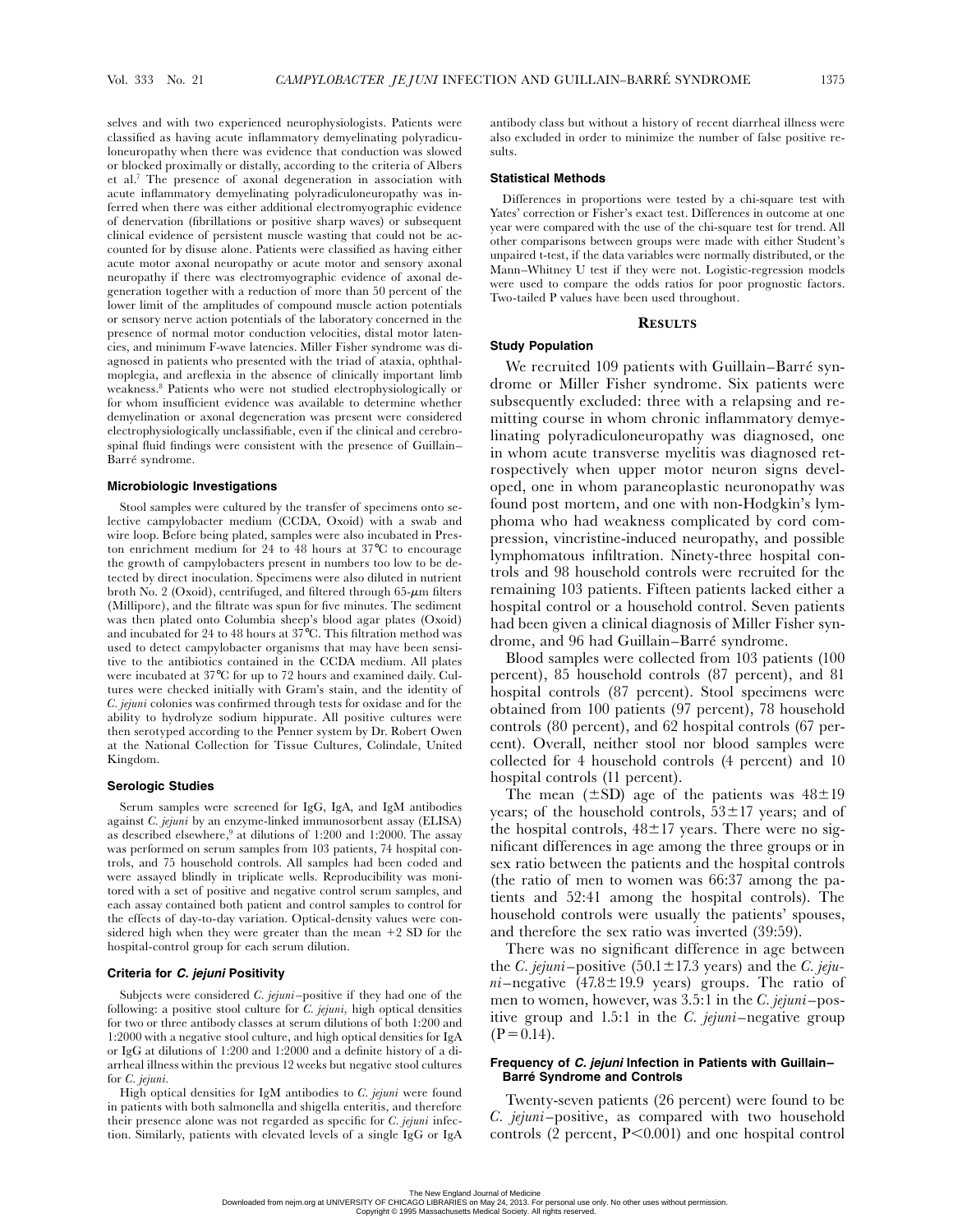(1 percent, P<0.001). Asymptomatic infection occurred in eight patients whose diagnosis was based on serologic analysis and in one control who had three positive stool cultures. Table 1 shows the numbers of subjects in each diagnostic group. The difference in the frequency of *C. jejuni* infection between patients and household controls was still significant according to McNemar's test for matched samples  $(P<0.001)$  after the exclusion of unmatched patients, three of whom were positive for *C. jejuni.*

Nineteen of the 27 patients who were positive for *C. jejuni* (70 percent) had a diarrheal illness within the 12 weeks preceding the development of Guillain–Barré syndrome, as compared with 5 of 76 of the *C. jejuni–*negative patients (7 percent, P<0.001). Conversely, a preceding upper respiratory tract infection was more frequent in the

*C. jejuni–*negative group (34 of 76, as compared with 3 of 27;  $P = 0.004$ ).

### **Characteristics of** *C. jejuni***–Positive Patients with Preceding Diarrheal Illness**

Seventeen of 19 patients with a preceding diarrheal illness (89 percent) reported that the diarrhea was watery in nature, and 2 patients (11 percent) reported bloody diarrhea. The duration of the diarrheal illness ranged from 1 day to 8 weeks (median, 6 days), and the median interval between the onset of diarrhea and neuropathic symptoms was 9 days (range, 2 to 20). *C. jejuni* was cultured from eight of the *C. jejuni*–positive patients (30 percent), from whose cultures four isolates were successfully grown in our laboratory. One

Table 1. Criteria for the Diagnosis of C. jejuni Infection in Patients and Household Controls on the Basis of Microbiologic and Serologic Data.

| CRITERION                                                                            | HOUSEHOLD<br><b>PATIENTS</b><br><b>CONTROLS</b><br>$(N = 103)^*$<br>$(N = 94)$ † |      | P VALUE |
|--------------------------------------------------------------------------------------|----------------------------------------------------------------------------------|------|---------|
|                                                                                      | number (percent)                                                                 |      |         |
| Positive stool culture                                                               | 8(8)                                                                             | 1(1) | 0.04    |
| Elevated immunoglobulin<br>levels, negative stool<br>culture                         | 14 (14)                                                                          | 0    | < 0.001 |
| History of diarrhea, ele-<br>vated IgA or IgG lev-<br>els, negative stool<br>culture | 5(5)                                                                             | 1(1) | 0.21    |
| Total                                                                                | 27 (26)                                                                          | 2(2) | <0.001  |

\*Percentages do not add up to total because of rounding.

†Four of the 98 household controls had neither blood nor stool samples collected.

Table 2. Characteristics of 19 C. jejuni-Positive Patients with Preceding Diarrheal Illness.\*

| TYPE OF<br><b>DIARRHEA</b> | <b>DURATION</b><br>(DAYS) | DAYS TO<br><b>NEUROPATHY</b> | <b>ISOLATION OF</b><br>C. JEJUNI | PENNER<br><b>SEROTYPE</b> | DAYS TO STUDY<br><b>VENESECTION</b> | <b>ANTIBODY</b><br><b>RESPONSE</b> |
|----------------------------|---------------------------|------------------------------|----------------------------------|---------------------------|-------------------------------------|------------------------------------|
| Watery                     | 6                         | 14                           | No                               |                           | 22                                  | IgG, IgA, IgM                      |
| Bloody                     | 24                        | 12                           | Yes                              | 64                        | 30                                  | IgM                                |
| Watery                     | 5                         | 10                           | No                               |                           | 23                                  | IgG                                |
| Watery                     | 12                        | 9                            | No                               |                           | 21                                  | IgG, IgA, IgM                      |
| Watery                     | $\overline{2}$            | $\overline{c}$               | Yes                              | 1                         | 23                                  | Absent                             |
| Watery                     | $\overline{7}$            | 8                            | Yes                              | N <sub>D</sub>            | 26                                  | Absent                             |
| Watery                     | $\overline{4}$            | 4                            | Yes                              | ND                        | 62                                  | Absent                             |
| Watery                     | 5                         | 5                            | N <sub>o</sub>                   |                           | 12                                  | IgG, IgM                           |
| Watery                     | 6                         | 5                            | Yes                              | <b>ND</b>                 | 32                                  | IgG                                |
| Bloody                     | $\overline{4}$            | 9                            | N <sub>o</sub>                   |                           | 46                                  | IgG, IgA, IgM                      |
| Watery                     | 14                        | 14                           | Yes                              | NT                        | 20                                  | IgG, IgA, IgM                      |
| Watery                     | $\overline{2}$            | 6                            | No                               |                           | 15                                  | IgG, IgM                           |
| Watery                     | 6                         | 9                            | N <sub>0</sub>                   |                           | 17                                  | IgG, IgA, IgM                      |
| Watery                     | 6                         | 10                           | Yes                              | NT                        | 25                                  | IgG                                |
| Watery                     | 56                        | NK                           | No                               |                           | NK                                  | IgA                                |
| Watery                     | 7                         | 9                            | No                               |                           | 30                                  | IgG                                |
| Watery                     | 1                         | 20                           | N <sub>o</sub>                   |                           | 62                                  | IgG                                |
| Watery                     | 5                         | 9                            | Yes                              | N <sub>D</sub>            | 36                                  | IgG, IgA                           |
| Watery                     | $\overline{4}$            | 7                            | No                               |                           | 26                                  | IgG                                |

\*ND denotes not determined, NT not typeable, and NK not known.

was identified as Penner serotype 1, and one as serotype 64; two could not be typed. The other four isolates had been cultured by the local microbiology laboratory before the onset of Guillain–Barré syndrome and discarded, so they were not available for serotyping. Sixteen of the patients with diarrhea (84 percent) had measurable serum antibody responses; five of these (31 percent) had elevated levels of three classes of immunoglobulins, three (19 percent) had elevated levels of two classes, and eight (50 percent) had elevated levels of one class, most commonly IgG alone. Three culture-positive patients (38 percent) did not have an antibody response, even though they were tested at sufficient intervals (median, 26 days; range, 23 to 62) after the initial diarrheal illness for antibodies to have been produced (Table 2).

### **Neurologic Symptoms and Outcomes**

Eighteen of the 27 *C. jejuni*–positive patients (67 percent) presented with weakness as their first symptom, as compared with 27 of the 76 *C. jejuni*–negative patients (36 percent,  $P=0.01$ ). There were no significant differences between the two groups in the proportion of patients presenting with sensory disturbance, pain, or other symptoms (e.g., dysarthria, dysequilibrium, or diplopia). The *C. jejuni*–positive group took significantly longer ( $P=0.03$ ) to be able to walk unaided (median, 89 days; range, 16 to 386) than the *C. jejuni*–negative group (median, 45 days; range, 8 to 350). There was no difference between groups in the duration of hospitalization. There were no differences between the two groups in the degree of overall disability and arm, facial, and bulbar weakness at the peak of the illness. *C. jejuni*–positive patients, however, had significantly

The New England Journal of Medicine<br>Downloaded from nejm.org at UNIVERSITY OF CHICAGO LIBRARIES on May 24, 2013. For personal use only. No other uses without permission. Copyright © 1995 Massachusetts Medical Society. All rights reserved.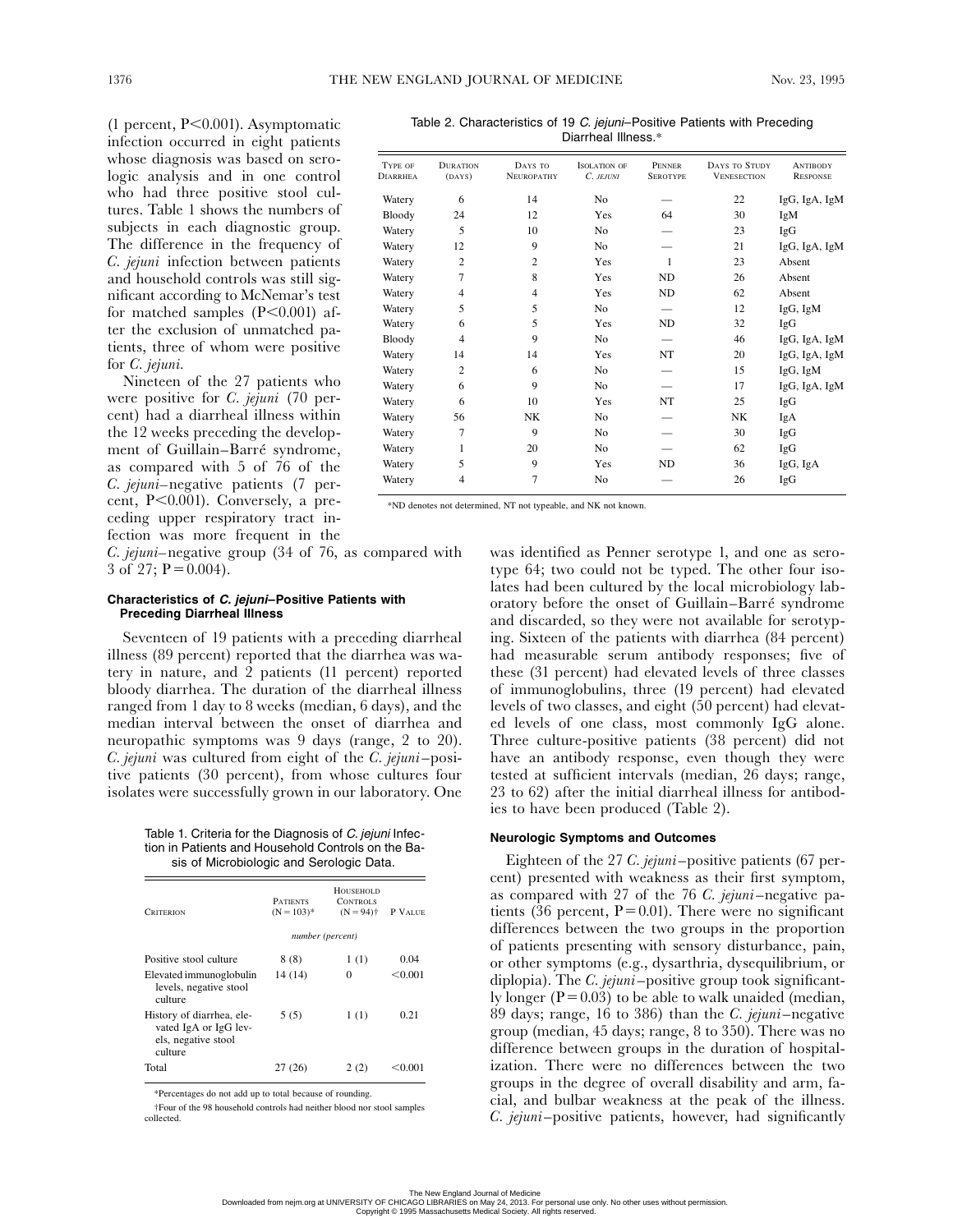| <b>OUTCOME</b>                                                             | $C.$ JEHINI-<br><b>POSITIVE</b><br>$(N = 26)$ | $C.$ JEHINI-<br><b>NEGATIVE</b><br>$(N = 75)$ <sup>+</sup> | <b>O</b> pps<br>RATIO |
|----------------------------------------------------------------------------|-----------------------------------------------|------------------------------------------------------------|-----------------------|
|                                                                            | number (percent)                              |                                                            |                       |
| Not disabled or slightly dis-<br>abled (disability grades<br>$0$ and $1$ ) | 9 (35)                                        | 51 (68)                                                    | 1.0                   |
| Moderately disabled (dis-<br>ability grade 2)                              | 11 (42)                                       | 17(23)                                                     | 3.7                   |
| Severely disabled (disability<br>grades $3, 4$ , and $5$ )                 | 5(19)                                         | 2(3)                                                       | 14.2                  |
| Death (disability grade 6)                                                 | 1 (4)                                         | 5 (7)                                                      | 11                    |

Table 3. Outcomes at One Year.\*

\*Chi-square value for linear trend is  $5.1$  (P = 0.02)

†Percentages do not add up to 100 because of rounding.

less severe sensory symptoms (mean sensory grade, 1.4, vs. 2.0 for the *C. jejuni*–negative group;  $P=0.03$ ).

After one year, two patients (one from each group) had been lost to follow-up. Analysis of outcomes revealed a significantly greater disability at one year in the *C. jejuni*–positive group  $(P=0.02)$  (Table 3).

### **Electrophysiologic Diagnoses of Patients with Guillain– Barré Syndrome**

When patients who could not be classified electrophysiologically and those with Miller Fisher syndrome were excluded, acute motor or motor and sensory axonal neuropathy occurred more frequently in the *C. jejuni*–positive group than in the *C. jejuni*–negative group ( $P=0.002$ ). Conversely, patients who were positive for *C. jejuni* were less likely to have acute inflammatory demyelinating polyradiculoneuropathy ( $P=0.003$ ). Patients with acute inflammatory demyelinating polyradiculoneuropathy who were positive for *C. jejuni* were twice as likely as patients who were negative for *C. jejuni* to have axonal degeneration as well, although this was only significant at the 10 percent level  $(P=0.08)$ . The proportions of patients with Miller Fisher syndrome were similar in both groups (Table 4).

### **Analysis of Poor Prognostic Factors**

Six patients died by the end of one year, and seven were severely disabled (one was receiving assisted ventilation, one was confined to bed, and five were unable to walk 5 m without aid). These patients were classified as having poor outcomes. Their characteristics at presentation were compared with those of the good-outcome group, which consisted of the remaining 88 patients (2 were lost to follow-up) who had recovered to the level of disability grade 2 or better at the end of one year. Multivariate analysis revealed significant effects of increasing age, *C. jejuni* positivity, the need for ventilatory support, and becoming confined to bed within two days of the onset of neuropathic symptoms (Table 5).

### **DISCUSSION**

This study aimed specifically to determine the frequency and clinical features of antecedent *C. jejuni* in-

fection in a large cohort of patients with Guillain–Barré syndrome or Miller Fisher syndrome. We found that 26 percent of the patients with Guillain–Barré syndrome had evidence of *C. jejuni* infection. This is higher than the 14 percent reported by Winer et al.<sup>10</sup> in a comparable study of 99 patients with Guillain–Barré syndrome carried out in 1983–1984. The diagnosis of *C. jejuni* infection in that study, however, was made only by complement-fixation tests (which measure predominantly IgM antibodies), without stool cultures, and therefore probably underestimated the true frequency. Seven of our patients had no IgM antibodies. Kuroki et al.11 in Japan studied 46 patients, of whom 30 percent had stool cultures positive for *C. jejuni*, and an additional 11 percent had serologic evidence of infection. This was not a case–control study, and therefore the higher frequency of *C. jejuni* infection in Japanese patients with Guillain–Barré syndrome may have represented an underlying high frequency in the general population of that region.

Two retrospective serologic studies of Guillain– Barré syndrome that used an ELISA to detect antibodies against *C. jejuni* infection found seropositivity rates of 36 percent<sup>12</sup> and 38 percent.<sup>3</sup> They may have been biased in favor of more severely affected patients and hence reported a higher frequency of *C. jejuni*–positive cases. The patients in the study by Mishu et al.<sup>12</sup> were drawn from three university medical centers that accepted tertiary referrals, and those in the study by Kaldor and Speed<sup>3</sup> were drawn from an infectious-diseases institution. Thirty-three of 56 patients (59 percent) in the latter study required ventilatory support — a frequency that is double that reported in the literature. To avoid possible selection bias, we included all the patients from both district general hospitals and teaching hospitals. Our study therefore included patients with a wider spectrum of diseases, without so much bias toward either severe Guillain–Barré syndrome or a recent diarrheal illness.

Our criteria for the diagnosis of *C. jejuni* positivity

Table 4. Electrophysiologic Diagnoses of Patients with Guillain–Barré Syndrome.\*

| DIAGNOSIS <sup>†</sup>                                | $C.$ JEHINI-<br><b>POSITIVE</b><br>$(N = 25)$ | $C.$ JEHINI-<br><b>NEGATIVE</b><br>$(N = 62)$ | P VALUE        |
|-------------------------------------------------------|-----------------------------------------------|-----------------------------------------------|----------------|
|                                                       | number (percent)                              |                                               |                |
| AIDP only                                             | 10(40)                                        | 47 (76)                                       | 0.003          |
| AIDP and $AD\ddagger$                                 | 9(36)                                         | 14 (23)                                       | 0.31           |
| Acute motor or motor and<br>sensory axonal neuropathy | 6(24)                                         | 1(2)                                          | 0.002          |
| Unclassified                                          | 0                                             | 9(11)                                         | 0 <sup>1</sup> |
|                                                       |                                               |                                               |                |

\*Seven patients were excluded because they had Miller Fisher syndrome: two in the *C. jejuni–*positive group (8 percent) and five in the *C. jejuni*–negative group (6 percent)  $(P=1.0)$ .

†AIDP denotes acute inflammatory demyelinating polyradiculoneuropathy, and AD axonal degeneration.

‡In the *C. jejuni–*positive group, 47 percent of all the patients with acute inflammatory demyelinating polyradiculoneuropathy also had ax-onal degeneration; in the *C. jejuni–*negative group, 23 percent had both conditions  $(P=0.08)$ .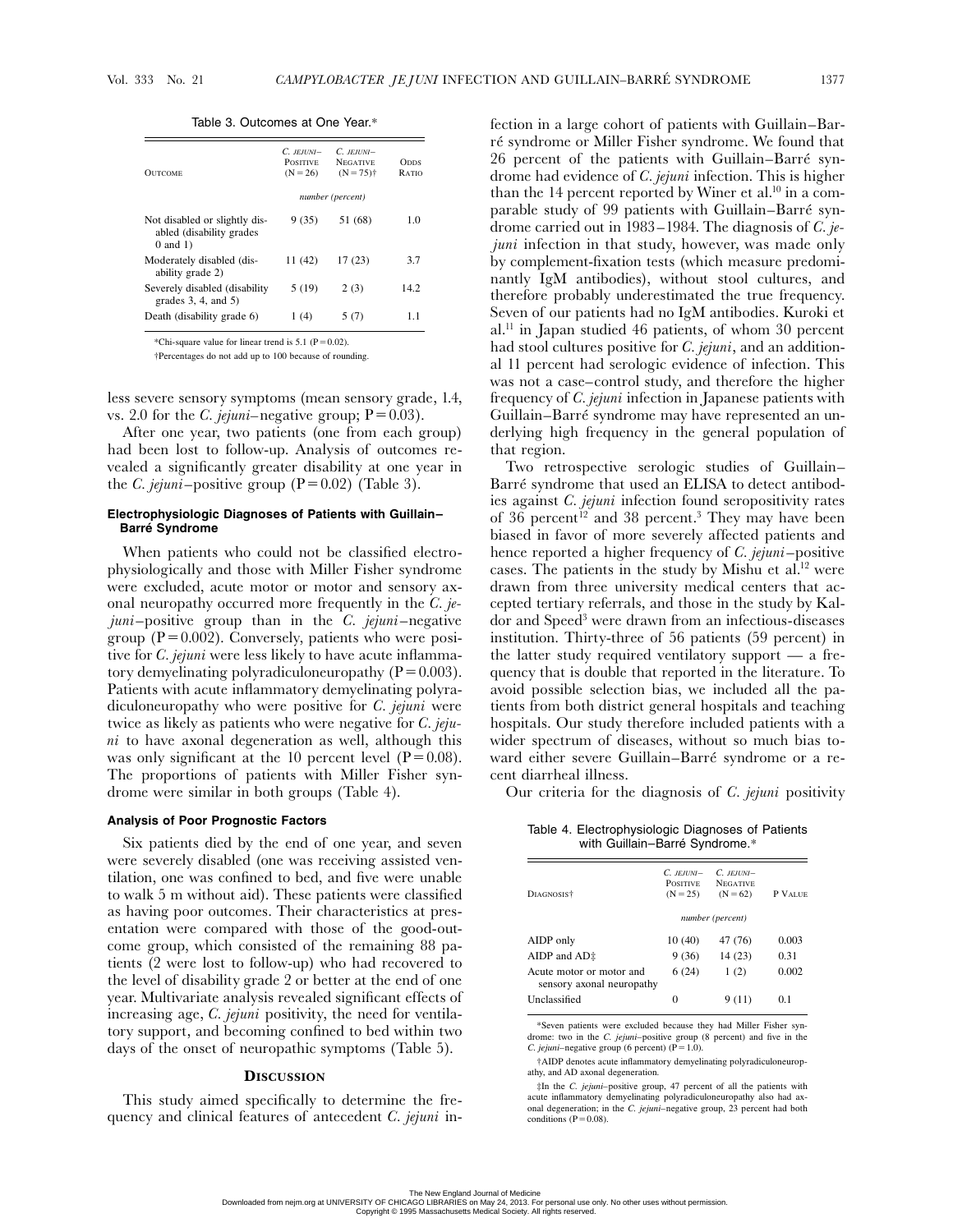Table 5. Multivariate Analysis of Factors Contributing to a Poor Outcome after One Year.\*

| <b>FACTOR</b>                       | Good<br><b>OUTCOME</b> | <b>POOR</b><br><b>OUTCOME</b> | P VALUE | <b>ODDS RATIO</b><br>$(95\% \text{ CI})$ |
|-------------------------------------|------------------------|-------------------------------|---------|------------------------------------------|
|                                     |                        | number (percent)              |         |                                          |
| Age                                 | <b>NA</b>              | <b>NA</b>                     | < 0.01  | $3.0$ † $(1.4-6.1)$                      |
| C. jejuni positivity                |                        |                               |         |                                          |
| Yes                                 | 20(23)                 | 6(46)                         |         |                                          |
| No                                  | 68 (77)                | 7(54)                         | 0.03    | $7.3(1.2-45.1)$                          |
| Ventilatory support                 |                        |                               |         |                                          |
| Yes                                 | 19(22)                 | 7(54)                         |         |                                          |
| No                                  | 69 (78)                | 6(46)                         | < 0.01  | $15.9(2.4 - 106.7)$                      |
| Confinement to bed<br>within 2 days |                        |                               |         |                                          |
| Yes                                 | 20(23)                 | 9(69)                         |         |                                          |
| No                                  | 68 (77)                | 4(31)                         | 0.01    | $8.6(1.7-43.7)$                          |

\*NA denotes not applicable as a continuous variable, and CI confidence interval. †Odds ratio is for age intervals of 10 years.

were made particularly stringent to exclude any false positive serologic results. We have found that an isolated IgM response to *C. jejuni* may also occur after salmonella enteritis. In addition, patients with elevated levels of a single class of antibody but no diarrhea were excluded, since it has been shown previously that some people, such as those who regularly drink raw milk, have elevated levels of IgG antibodies.<sup>13</sup> Conversely, not all infected patients have a measurable antibody response. It is probable, therefore, that one or more of the five patients who had an antecedent diarrheal illness but who were classified as *C. jejuni–*negative had been infected with the organism. The true frequency of antecedent *C. jejuni* infection is probably higher than 26 percent, making *C. jejuni* the most common single identifiable pathogen in Guillain–Barré syndrome.

Guillain–Barré syndrome was more likely to develop in men after *C. jejuni* infection than in women, which either suggests a sex-linked predisposition or results from a preponderance of male patients among those with *C. jejuni* infection. Men are more commonly infected by *C. jejuni,*14 and this may explain the male predominance seen in our study and also reported by Mishu et al.<sup>12</sup> Our analysis of the characteristics of the diarrheal illnesses does not suggest any unusual features specific to *C. jejuni* strains that cause Guillain–Barré syndrome, except perhaps that watery rather than bloody diarrhea predominates. In addition, we could not confirm previous studies from Japan that suggest a predominance of the Penner 19 serotype.<sup>11</sup>

The median interval from the onset of diarrhea to the onset of neuropathic symptoms for all *C. jejuni*–positive patients was nine days, suggesting that Guillain– Barré syndrome occurs as a consequence of an immune response to *C. jejuni* rather than as a direct effect of the organism or one of its toxins. The nature of the immune response is not yet known, although immunologic cross-reactivity between *C. jejuni* lipopolysaccharide antigens and ganglioside GM1 , a minor axolemmal glycolipid, has been described by Yuki et al.<sup>15</sup> The spectrum of *C. jejuni*–induced Guillain–Barré syndrome

ranges from mild cases of demyelinating neuropathy to a rapidly progressive axonal neuropathy with prolonged recovery and severe residual disability. Two of our patients with *C. jejuni* infection had Miller Fisher syndrome, and both recovered well, as have other patients described in the literature.<sup>4,16</sup>

The patients in the *C. jejuni*–positive group as a whole were significantly more likely to present with a purely motor syndrome defined by the absence of sensory symptoms and signs. Although there was no significant difference in the degree of overall disability at the peak of the illness, *C. jejuni*–positive patients took longer to recover and were more likely to be severely disabled at the end of one year. In addition, being *C. jejuni*–positive was significantly associated with a poor outcome after correction for other poor prognostic factors. This finding correlates with the significantly greater proportion of *C. jejuni*–positive patients who had electrophysiologic and clinical evidence of axonal degeneration, either as a primary axonopathy or in association with acute inflammatory demyelinating polyradiculoneuropathy. Within the overall spectrum of Guillain–Barré syndrome, there is a subgroup of patients presenting with a "hyperacute" onset, commonly after having gastroenteritis, that is characterized by rapid progression, slow recovery, and substantial residual disability. The results of our study suggest that many of these patients have had *C. jejuni* infection and are similar to the patients described by Palace and Hughes.<sup>17</sup>

Some investigators dispute the evidence of primary axonal degeneration in Guillain–Barré syndrome,<sup>18</sup> but support for this entity comes from the electrophysiologic and histologic findings of a seasonal form of acute motor axonal neuropathy in rural areas of northern China.19 The majority of Chinese patients presenting with acute areflexic paralysis in the summer months met electrodiagnostic criteria for a purely motor axonopathy but made a good recovery nevertheless. Furthermore, a high percentage of affected children had IgG and IgM antibodies against *C. jejuni* as compared with hospital controls. This suggests that *C. jejuni* infection may be responsible for a large proportion of patients presenting with predominantly motor axonal neuropathy.

We are indebted to all the neurologists who referred their patients to us and to the nursing staff who collected the stool specimens; to Mr. I. Gray, Ms. G. Rajagopalan, and Ms. N. King for technical assistance; to Dr. J. Payan and Dr. E. Chroni for their valuable suggestions and expertise regarding the electrophysiologic studies; to Dr. P. Griffiths and Professor G. French, who gave advice and assistance on the culturing of *C. jejuni*; and to Dr. R. Owen, who performed the Penner serotyping on our isolates.

### **REFERENCES**

- 1. Ropper AH. The Guillain–Barré syndrome. N Engl J Med 1992;326:1130-6.
- 2. Rees JH, Gregson NA, Griffiths PL, Hughes RAC. *Campylobacter jejuni* and Guillain-Barré syndrome. Q J Med 1993;86:623-34.
- 3. Kaldor J, Speed BR. Guillain-Barré syndrome and *Campylobacter jejuni*: a serological study. BMJ 1984;288:1867-70.